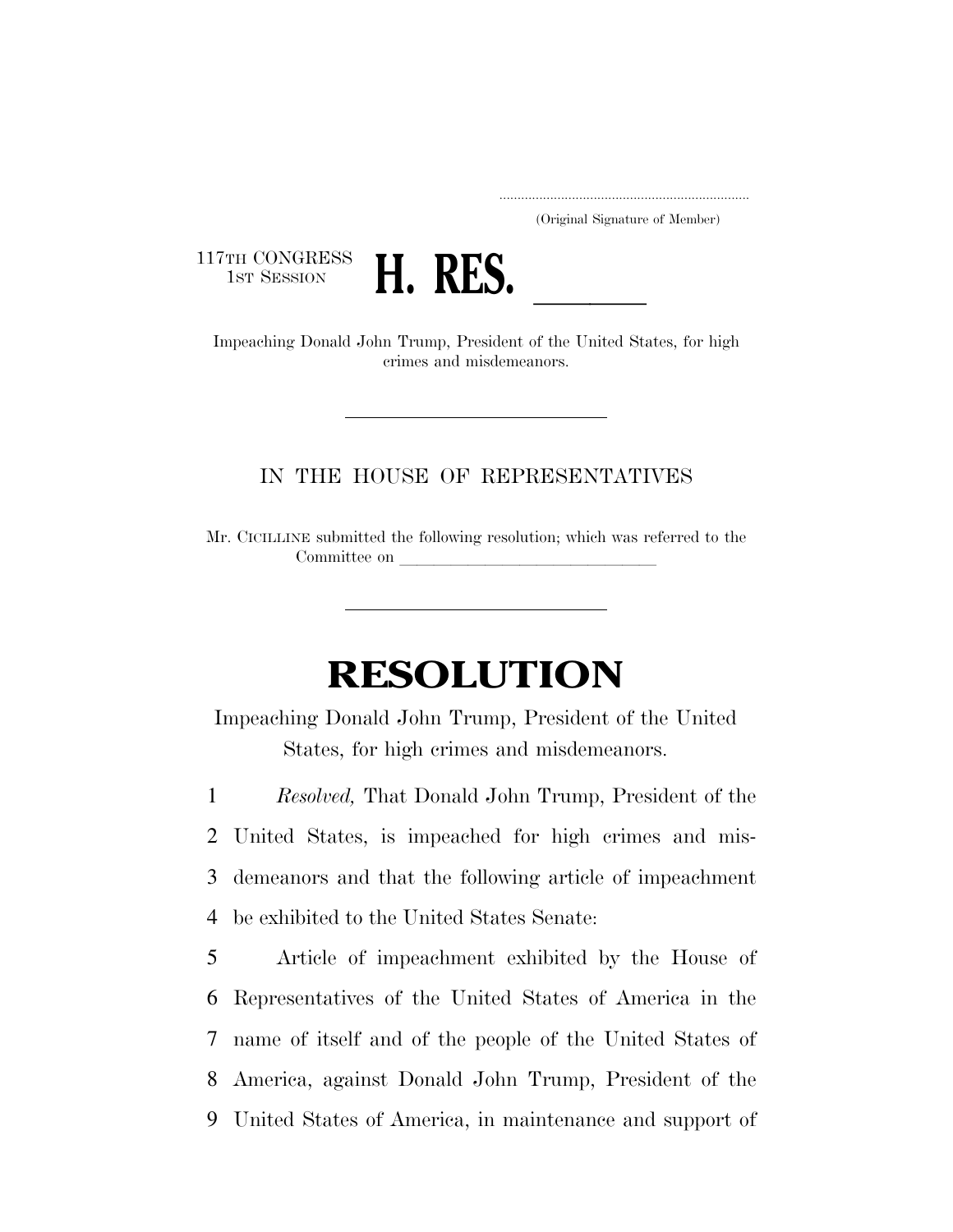its impeachment against him for high crimes and mis-demeanors.

ARTICLE I: INCITEMENT OF INSURRECTION

 The Constitution provides that the House of Rep- resentatives ''shall have the sole Power of Impeachment'' and that the President ''shall be removed from Office on Impeachment for, and Conviction of, Treason, Bribery, or other high Crimes and Misdemeanors''. In his conduct of the office of President of the United States—and in viola- tion of his constitutional oath faithfully to execute the of- fice of President of the United States and, to the best of his ability, preserve, protect, and defend the Constitution of the United States, and in violation of his constitutional duty to take care that the laws be faithfully executed— Donald John Trump engaged in high Crimes and Mis- demeanors by willfully inciting violence against the Gov-ernment of the United States, in that:

 On January 6, 2021, pursuant to the Twelfth Amendment of the United States Constitution, the Vice President of the United States, the House of Representa- tives, and the Senate met at the United States Capitol for a Joint Session of Congress to count the votes of the Electoral College. Shortly before the Joint Session com- menced, President Trump addressed a crowd of his polit- ical supporters nearby. There, he reiterated false claims that ''we won this election, and we won it by a landslide''.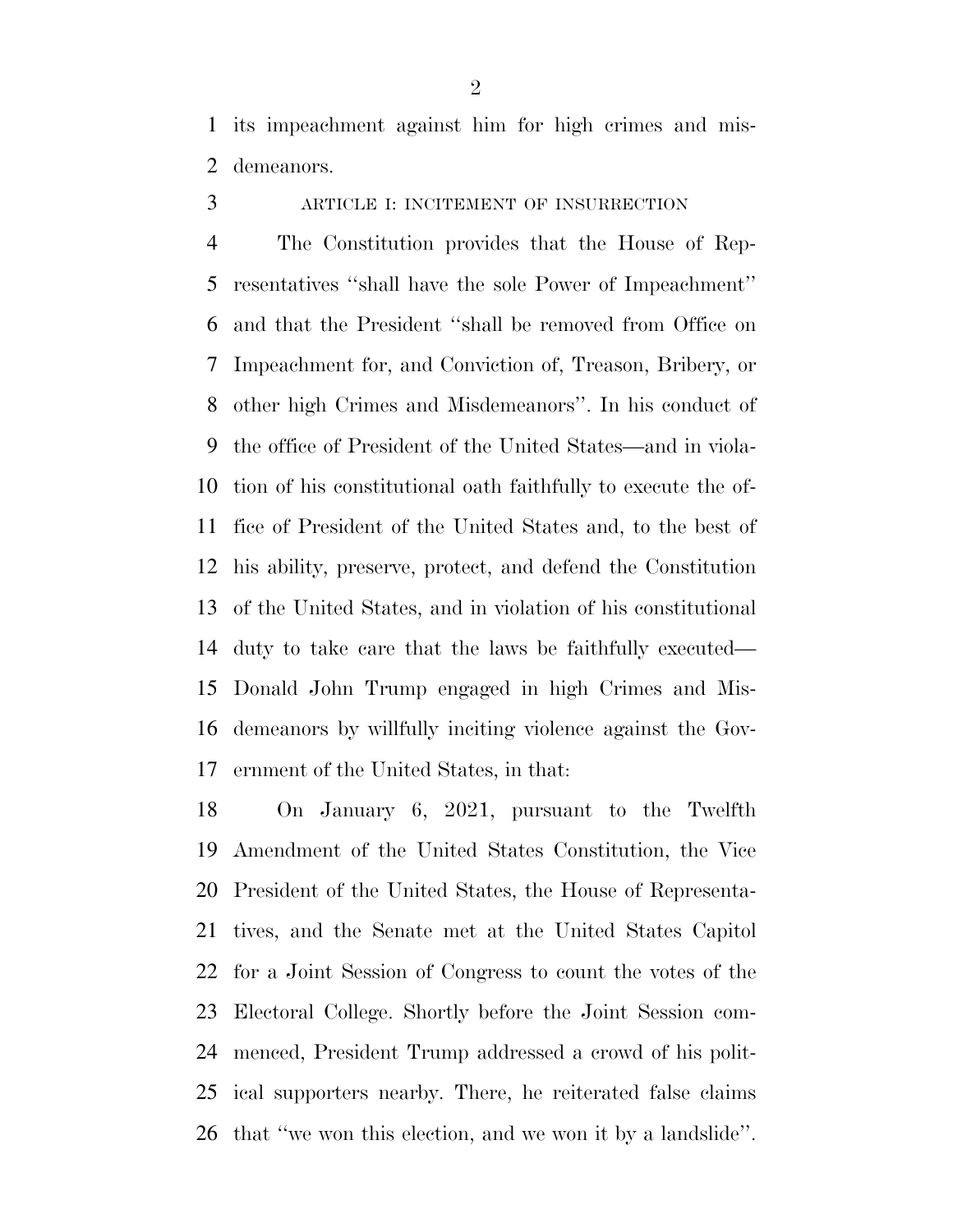He also willfully made statements that encouraged—and foreseeably resulted in—imminent lawless action at the Capitol. Incited by President Trump, a mob unlawfully breached the Capitol, injured law enforcement personnel, menaced Members of Congress and the Vice President, interfered with the Joint Session's solemn constitutional duty to certify the election results, and engaged in violent, deadly, destructive, and seditious acts.

 President Trump's conduct on January 6, 2021 was consistent with his prior efforts to subvert and obstruct the certification of the results of the 2020 presidential election. Those prior efforts include, but are not limited to, a phone call on January 2, 2021, in which President Trump urged Georgia Secretary of State Brad Raffensperger to ''find'' enough votes to overturn the Georgia presidential election results and threatened Mr. Raffensperger if he failed to do so.

 In all of this, President Trump gravely endangered the security of the United States and its institutions of government. He threatened the integrity of the democratic system, interfered with the peaceful transition of power, and imperiled a coordinate branch of government. He thereby betrayed his trust as President, to the manifest injury of the people of the United States.